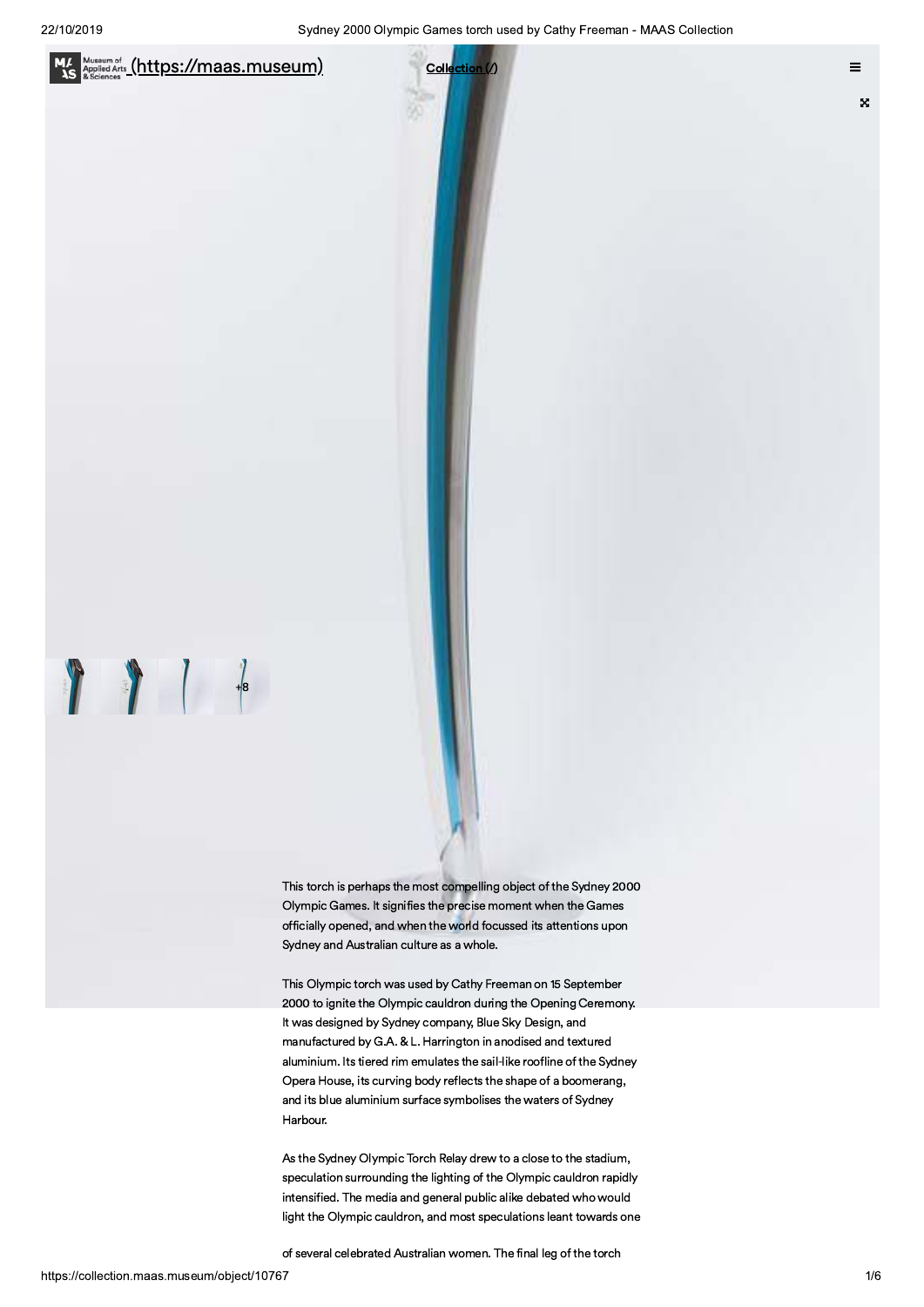2019 Sydney y 2000 Olympic Games torch used by Cathy Freeman - MAAS Collection

> relay, around Olympic stadium and to the Olympic cauldron, did in fact feature six celebrated female athletes - a gesture that honoured women's contribution to Australian sport and acknowledged 2000 as the Olympic Year of Women.

> From the entrance to Olympic stadium, Raelene Boyle, a former track and field medallist, (1968, 1972 and 1976 Olympic Games) and Betty Cuthbert, a former gold medallist in 100 and 200-metre sprints, (1956 and 1960 Olympic Games) carried the Olympic flame in tandem. (Cuthbert, now suffering from multiple sclerosis, was pushed in a wheelchair by Boyle.) Dawn Fraser, swimming champion, (1956, 1960 and 1964 Olympic Games) then carried the flame to Shirley Strickland de la Hunty, a former track and field icon (1948, 1952 and 1956 Olympic Games). Shane Gould, who had a brief though successful career in swimming (1972 Olympic Games), carried the torch to Debbie Flintoff-King, gold medal hurdler at the 1988 Olympic Games. The flame then passed to the final torchbearer to complete the Sydney 2000 Olympic Torch Relay.

Emerging from the darkness in a white, flameproof bodysuit, Cathy Freeman, indigenous champion of track and field, ascended a staircase and stood within a reflective pool. Here, above the audience, she immersed the flame in the liquid surrounding her feet and ignited the Olympic cauldron. Rising upwards on a concealed machine, the cauldron became stuck for a few moments before reaching its final position above the stadium. Ric Birch, ceremony organiser, envisioned this climax in Monaco in 1993, immediately after Sydney won its bid to host the Olympic Games.

The selection of Freeman to light the Olympic cauldron seemed highly appropriate to most Australians - she excelled in her sport, reaching its final position above the stadium. Ric Birch, ceremony<br>organiser, envisioned this climax in Monaco in 1993, immediately<br>after Sydney won its bid to host the Olympic Games.<br>The selection of Freeman to light the of her Aboriginal heritage. These qualities stirred a nation that was debating reconciliation with its indigenous people. Perceptively, a columnist for the Los Angeles Times wrote during the Olympics: 'Freeman has emerged at the Sydney 2000 Games as the most potent symbol of a nation's hopes both for Olympic glory and reconciliation for sins of the past' (as quoted by Paul Sheehan in "Cathy who? Condoms and controversy make a world of difference", Sydney Morning Herald, 27 Sep. 2000, p.2). Moreover, Freeman's prominence at the opening ceremony encapsulated the Olympic ideals of promoting sport and celebrating the history and culture of the host country. Catherine Reade, 2001

Hide  $\sim$ 

### Summary

| Summary                 |                                                                                                                                                                                                                                                                                                                                                                                                                       |
|-------------------------|-----------------------------------------------------------------------------------------------------------------------------------------------------------------------------------------------------------------------------------------------------------------------------------------------------------------------------------------------------------------------------------------------------------------------|
| Object No.              | 2001/84/267                                                                                                                                                                                                                                                                                                                                                                                                           |
| Object<br>Statement     | Olympic torch, metal / plastic, designed by Blue Sky Design, c.<br>1998, made by G A & L Harrington, used by Cathy Freeman,<br>opening ceremony, Sydney 2000 Olympic Games, Sydney, New<br>South Wales, Australia, c. 2000                                                                                                                                                                                            |
| Physical<br>Description | Olympic torch used by Cathy Freeman. The torch is made from<br>shaped steel with pivoting cover sleeve for access to the fuel<br>cylinder. It has an internal burner and valve mechanism. The torch<br>tapers towards the base. The main body of the torch is polished<br>steel. The cover is made up of two shells; the first shell is anodised<br>blue steel and contains a space for the fuel cylinder. The second |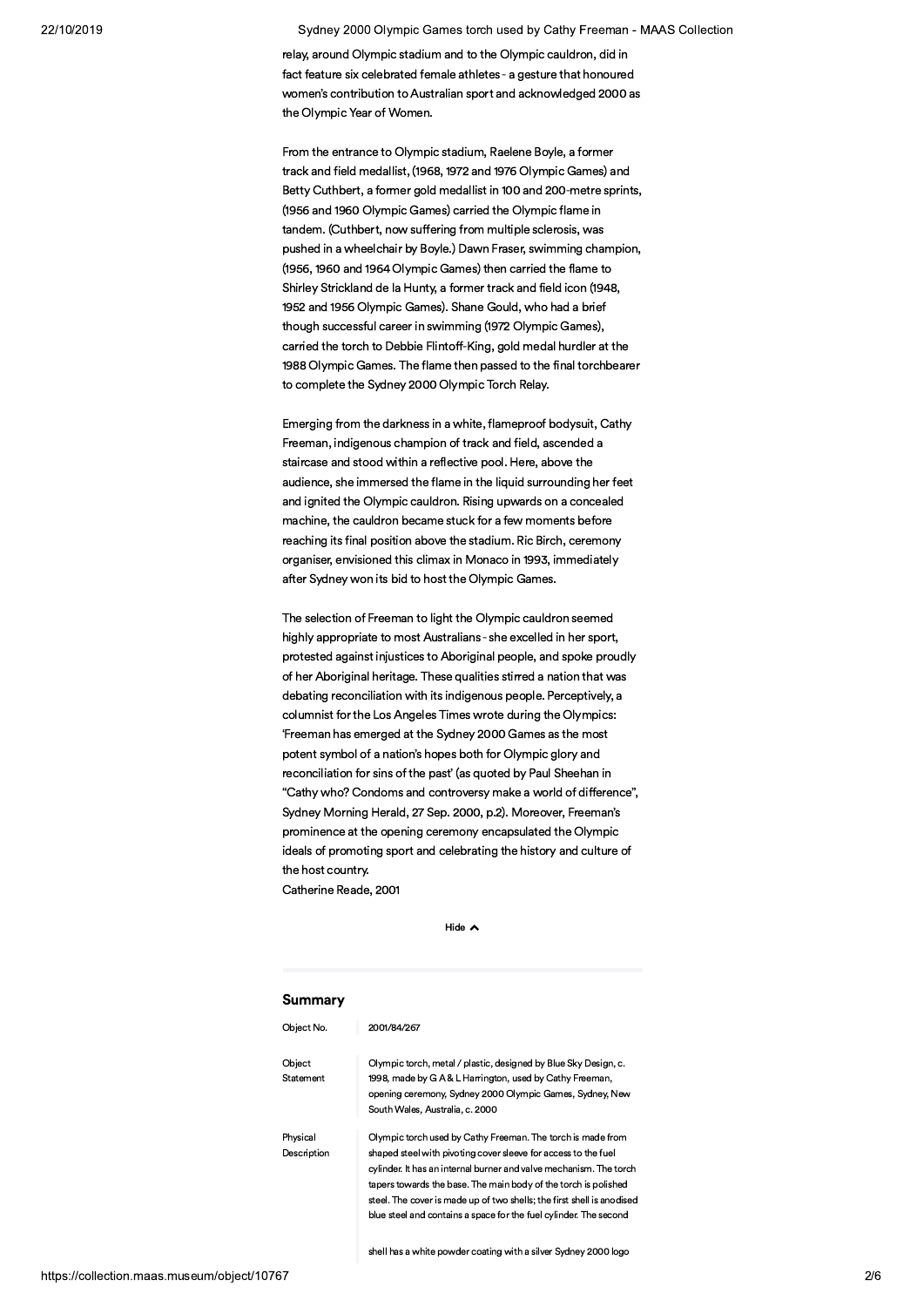# Sydney 2000 Olympic Games torch used by Cathy Freeman - MAAS Collection Sydney 2000 Olympic Games torch used by Cathy Freeman - MAAS<br>
on either side. Inside the torch is an empty fuel cylinder.<br>
Short URL<br>
https://ma.as/10767 (https://ma.as/10767)<br> **Dimensions**

9/9/9/10767/Short URL https://ma.as/10767/https://ma.as/10767

### **Dimensions**

| Height | 790 mm |
|--------|--------|
| Width  | 40 mm  |
| Depth  | 100 mm |

# Production

| Depth        | 100 mm                                                                                                                                                                                                                                                                                                                                                                              |
|--------------|-------------------------------------------------------------------------------------------------------------------------------------------------------------------------------------------------------------------------------------------------------------------------------------------------------------------------------------------------------------------------------------|
| Production   |                                                                                                                                                                                                                                                                                                                                                                                     |
| <b>Notes</b> | Designed by Blue Sky Design. Design submitted to SOCOG on 28<br>February 1998.                                                                                                                                                                                                                                                                                                      |
|              | Manufactured by G.A. & L. Harrington, Padstow NSW, c.2000                                                                                                                                                                                                                                                                                                                           |
| Made         | GA& L Harrington Pty Ltd (/search?<br>people[0]=G%20A%20%26%20L%20Harrington%20Pty%20Ltd)<br>Sydney (/search?places[0]=Sydney), New South Wales (/search?<br>places[0]=New%20South%20Wales), Australia (/search?<br>places[0]=Australia)                                                                                                                                            |
| Designed     | Blue Sky Design Group (/search?<br>people[0]=Blue%20Sky%20Design%20Group) Sydney (/search?<br>places[0]=Sydney), New South Wales (/search?<br>places[0]=New%20South%20Wales), Australia (/search?<br>places[0]=Australia) 1998                                                                                                                                                      |
| History      |                                                                                                                                                                                                                                                                                                                                                                                     |
| Notes        | Used by Cathy Freeman to light the Olympic cauldron on 15<br>September 2000. Made for and owned by the Olympic<br>Coordination Authority/Sydney Organising Committee for the<br>Olympic Games, and donated to the Powerhouse Museum after<br>use in the Games. The Sydney 2000 Olympic torch received an<br>Australian Design Award and the Powerhouse Museum Selection<br>in 2000. |
| Used         | Freeman, Cathy (/search?people[0]=Freeman%2C%20Cathy)<br>Sydney (/search?places[0]=Sydney), New South Wales (/search?<br>places[0]=New%20South%20Wales), Australia (/search?                                                                                                                                                                                                        |

Used by Cathy Freeman to light the Olympic cauldron on 15<br>
September 2000. Made for and owned by the Olympic<br>
Coordination Authority/Sydney Organising Committee for the<br>
Olympic Games, and donated to the Powerhouse Museum Notes<br>
Used by Cathy Freeman<br>
September 2000. Made<br>
Coordination Authority/S<br>
Olympic Games, and do<br>
use in the Games. The S<br>
Australian Design Award<br>
in 2000.<br>
Used<br>
Freeman, Cathy (/search<br>
Sydney.(/search?places[0]<br>
pla Coordination Authority/Sydney Organising Committee for the<br>
Olympic Games, and donated to the Powerhouse Museum after<br>
use in the Games. The Sydney 2000 Olympic torch received an<br>
Australian Design Award and the Powerhouse Olympic Games, and donated to the Powerhouse Museum after<br>
use in the Games. The Sydney 2000 Olympic torch received an<br>
Australian Design Award and the Powerhouse Museum Selection<br>
in 2000.<br>
<u>Freeman, Cathy (/search?people</u>

### Source

|                         | places[0]=New%20South%20Wales), Australia (/search?<br>places[0]=Australia) 2000         |
|-------------------------|------------------------------------------------------------------------------------------|
| Source                  |                                                                                          |
| Credit Line             | Part of the Sydney 2000 Games Collection Gift of the New South<br>Wales Government, 2001 |
| Acquisition<br>Date     | 5 October 2001                                                                           |
| <b>Cite this Object</b> |                                                                                          |
| Harvard                 | Sydney 2000 Olympic Games torch used by Cathy Freeman 2019,                              |

# **Cite this Object**

| Harvard   | Sydney 2000 Olympic Games torch used by Cathy Freeman 2019,                                                                                                                   |
|-----------|-------------------------------------------------------------------------------------------------------------------------------------------------------------------------------|
|           | Museum of Applied Arts & Sciences, accessed 22 October 2019,<br><https: 10767="" ma.as=""></https:>                                                                           |
| Wikipedia | {{cite web  url=https://ma.as/10767  title=Sydney 2000 Olympic<br>Games torch used by Cathy Freeman  author=Museum of Applied<br>Arts & Sciences laccess-date=22 October 2019 |
|           | (publisher=Museum of Applied Arts & Sciences, Australia}}                                                                                                                     |
|           |                                                                                                                                                                               |

This object is currently on display in <u>Icons: From the MAAS Collection</u><br>(https://maas.museum/event/icons/) at the Powerhouse Museum.<br>67 This object is currently on display in <u>Icons: From the MAAS Collectic (https://maas.museum/event/icons/)</u> at the Powerhouse Museum.<br><u>(https://maas.museum/event/icons/)</u> at the Powerhouse Museum.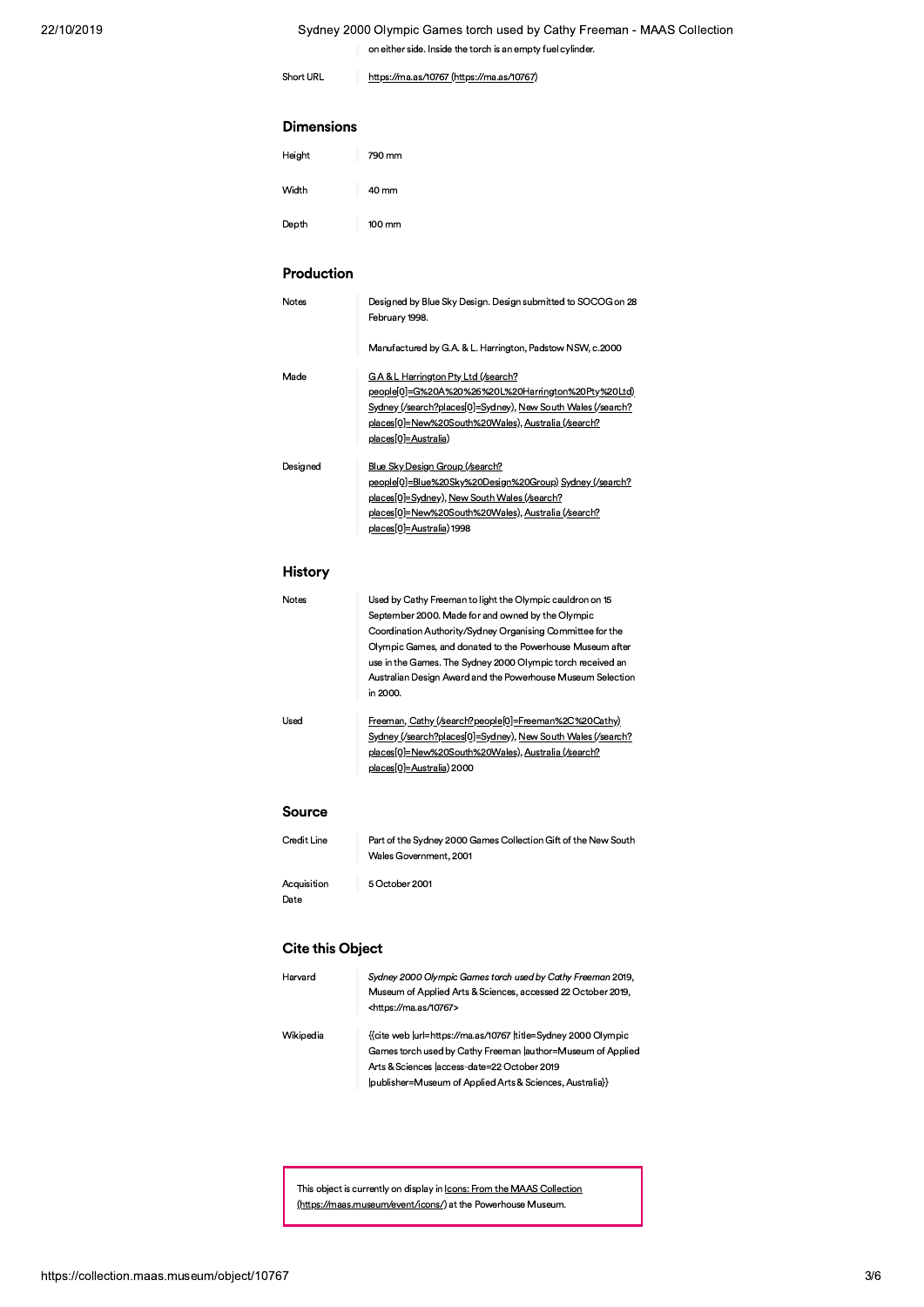Sydney 2000 Olympic Games torch used by Cathy Freeman - MAAS Collection



# %2C%20Sydney%2C%20New%20South%20Wales%2C%20Australia%2C%20c.%202000)



Have a question about this object?  $\overline{\mathbf{r}}$ 

ASK US *(https://maas.museum/collection/enquiry/?* 

subject=Online

Question

Re:2001/84/267&url=https://collection.maas.museum/obiect/10767)



Banners, Sydney 2000 Olympic Torch Relay, polyester, made by Selby's Flags and Banners, Sydney c.2000



Sydney 2000 Olympic and Paralympic Games torch prototypes

## (/object/502624)



Firestick used in the Sydney 2000 Paralympic Torch Relay

(/object/502902)



Olympic torch, modified for space flight, Sydney 2000 Olympic Games, chrome/ https://collection.maas.museum/object/10767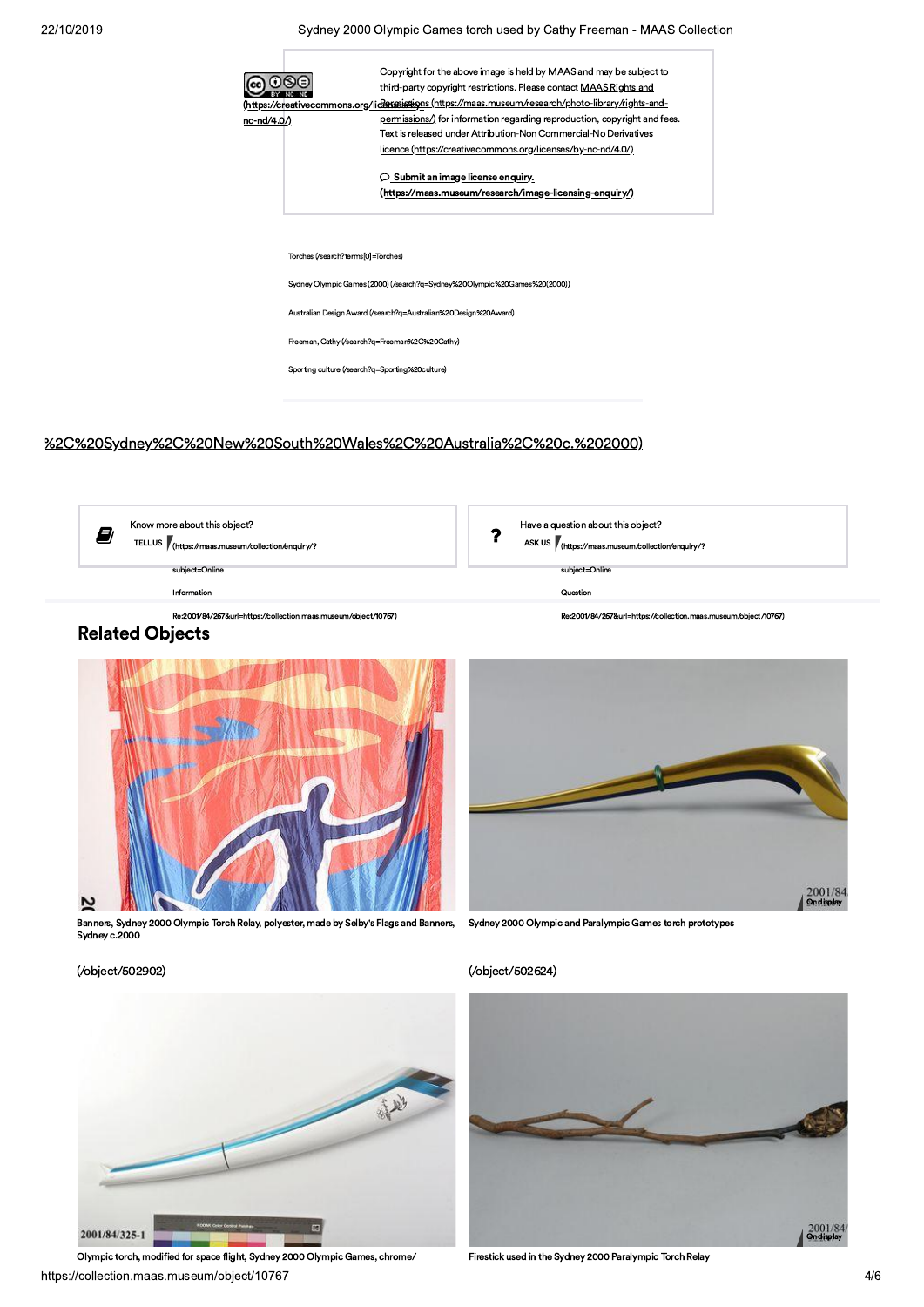anodised aluminium/ plastic, designed by Blue Sky, Sydney, made by G A & L Harrington Pty Ltd, Sydney, New South Wales, Australia, 1999, flown on space shuttle flight STS-101

(/object/342920)

(/object/502707)

# **You May Like**



Olympic Games Torch, let the games begin

(https://maas.museum/inside-the-collection/2012/07/27/olympicgames/)



**MAAS MAGAZINE** Romance Was Born crochet dress

(https://maas.museum/magazine/2018/10/romance-was-born-crochetdress/)

### About the Collection

FAQ (https://maas.museum/collection/faq/) Policy (https://maas.museum/about/governance/policies-and-plans/) API (https://api.maas.museum/docs) Object Name Thesaurus (https://maas.museum/research/object-name-thesaurus/)

### Engage

Donate (https://maas.museum/join-support/donate/) Enquiries (https://maas.museum/collection/enquiry/)



seum) (https://www.twitter.com/maasmuseum) (https://www.instagram.com/powerhousemuseum) (https://www.youtube.o

D



Johnny O'Keefe's stage costumes

MAAS MAGAZINE

(https://maas.museum/magazine/2018/10/johnny-okeefes-stagecostumes/)



**MAAS MAGAZINI** A fresh look at the Museum's 'icons'

(https://maas.museum/magazine/2016/08/a-fresh-look-at-themuseums-icons/)

### **Specialist Research Services**

Research Library (https://maas.museum/research/research-library/) Photo Library (https://maas.museum/research/photo-library/) Conservation (https://maas.museum/research/conservation/) Archives (https://maas.museum/research/archives/) Australian Dress Register (http://www.australiandressregister.org/)

### **Blogs**

O

Inside the Collection (https://maas.museum/inside-the-collection/)